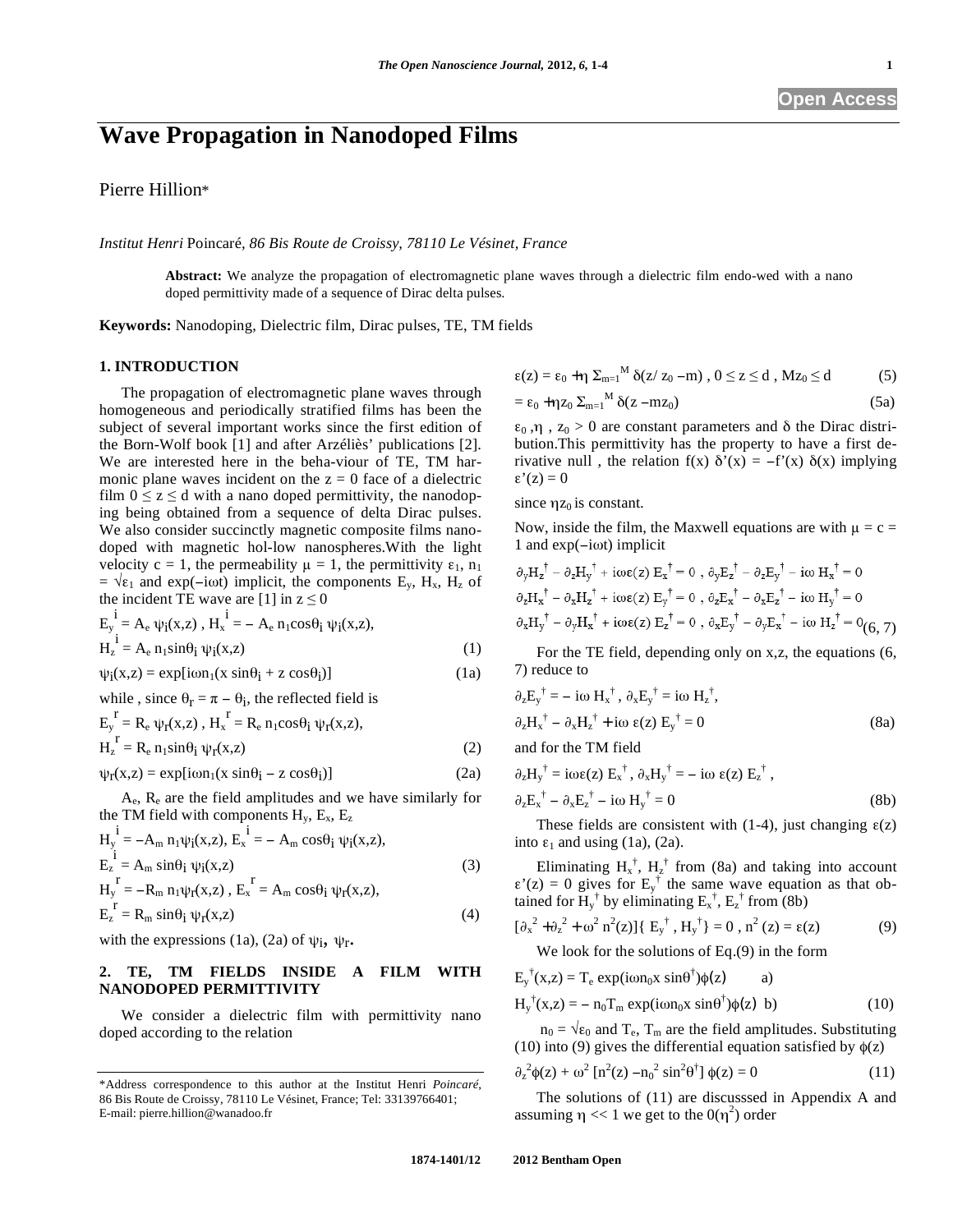#### **2** *The Open Nanoscience Journal, 2012, Volume 6 Pierre Hillion*

$$
\phi(z) = \phi_0(z) + \eta \sum_{m=1}^{M} \phi_m(z) + O(\eta^2)
$$
\nwith

\n
$$
(12)
$$

$$
\phi_0(z) = \exp(i n_0 \cos \theta^\dagger \omega z) \tag{12a}
$$

and

 $\phi_m(z) = (i\omega z_0/2\pi n_0 \cos\theta^{\dagger}) \exp[i\omega n_0 \cos\theta^{\dagger}]$  ${mg_0 + |z - mz_0|}$  (12b)

Now, in the dielectric film, the field reflected on the 
$$
z = d
$$
.

face has to be taken into account so that according to (10) the components  $E_y^{\dagger}(x,z)$ ,  $H_y^{\dagger}(x,z)$  are

$$
E_y^{\dagger}(x, z) = \beta^{\dagger}(x) \left[ T_e^{\dagger} \phi(z) + T_e^2 \phi(\{d-z\}) \right] \tag{1}
$$

$$
H_y^{\dagger}(x,z) = - n_0 \beta^{\dagger}(x) [T_m^{\dagger} \phi(z) + T_m^2 \phi({d-z})]
$$
 b) (13)

in which

$$
\beta^{\dagger}(x) = \exp(i\omega n_0 x \sin \theta^{\dagger})
$$
 (14)

Substituting (13a) into (8a) gives

$$
H_x^{\dagger}(x,z) = i \omega \beta^{\dagger}(x) \left[ T_e^{\phantom{e}1} \phi'(z) + T_e^{\phantom{e}2} \phi'( \{ d-z \}) \right] \qquad a)
$$

$$
H_z^{\dagger}(x, z) = n_0 \sin \theta^{\dagger} \beta^{\dagger}(x) \left[ T_e^{\dagger} \phi(z) + T_e^{\;2} \phi(\{d-z\}) \right] \quad b) \tag{15}
$$

Similarly with (13b) substituted into (8b)

$$
E_x^{\dagger}(x,z) = [\text{in}_0/\epsilon(z)] \beta^{\dagger}(x) [T_m^{\dagger} \phi'(z) + T_m^2 \phi'(z)]
$$
  
\n
$$
T_m^2 \phi'(z) = [\text{in}_0^2/\epsilon(z)] \sin \theta^{\dagger} \beta^{\dagger}(x)
$$
  
\n
$$
E_z^{\dagger}(x,z) = [\text{in}_0^2/\epsilon(z)] \sin \theta^{\dagger} \beta^{\dagger}(x)
$$

$$
[T_m^{-1}\phi(z) + T_m^{-2}\phi({d-z})]
$$
 b) (16)

We now have all the ingredients to analyze the electromagnetic plane wave propagation through the nano doped dielectric film.

## **3. ELECTROMAGNETIC WAVE PROPAGATION**

#### **3.1. TE Field**

The amplitudes of the TE field must satisfy boundary conditions at  $z = 0$  and  $z = d$ . Then, noting first that the Descartes-Snell relation  $n_1 \sin\theta_i = n_0 \sin\theta^\dagger$  transforms (14) into

$$
\beta^{\dagger}(x) = \exp(i\omega n_1 x \sin \theta_i) \tag{17}
$$

we have at  $z = 0$ 

$$
E_y^i(x,0) + E_y^r(x,0) = E_y^{\dagger}(x,0),
$$
  
\n
$$
H_x^i(x,0) + H_x^r(x,0) = H_x^{\dagger}(x,0)
$$
\n(18)

and, taking into account (1), (1a), (2), (2a) and (13a), (15a) together with (17), we get from (18)

$$
R_e + A_e = T_e^1 \phi(0) + T_e^2 \phi(d)
$$
  
\n
$$
n_1 \cos\theta_i (R_e - A_e) = i[T_e^1 \phi'(0) + T_e^2 \phi'(d)]
$$
\n(19)

Now, to get the TE field  $E_y^t$ ,  $H_x^t$ ,  $H_z^t$  outside the film for z  $>$  d, one has just to change in (1) the amplitude  $A_e$  into  $A_{t,e}$  so that the boundary conditions at  $z = d$  are

$$
E_y^t(x,d) = E_y^{\dagger}(x,d)
$$
,  $H_x^t(x,d) = H_x^{\dagger}(x,d)$  (20)

and, still using (1), (1a) and (13a), (15a), (17), we get

$$
T_e^1 \phi(d) + T_e^2 \phi(0) = \gamma A_{t,e}
$$
  
if  $T_e^1 \phi'(\omega) + T_e^2 \phi'(0) = -n_1 \cos \theta_i \gamma A_{t,e}$  (21)

in which

$$
\gamma = \exp(i\omega n_1 d \sin\theta_i) \tag{21a}
$$

So, we get from (19) and (21) four relations to determine the four unknown amplitudes  $R_{e}T_{e}^{1}T_{e}^{2}A_{t,e}$ , this set of equations is solved in Appendix B.

#### **3.2. TM Field**

The boundary conditions for the TM field are at  $z = 0$ 

$$
H_{y}^{i}(x,0) + H_{y}^{r}(x,0) = H_{y}^{\dagger}(x,0),
$$
  
\n
$$
E_{x}^{i}(x,0) + E_{x}^{r}(x,0) = E_{x}^{\dagger}(x,0)
$$
\n(22)

Then, using  $(3)$ ,  $(4)$  with  $(1a)$ ,  $(2a)$  together with  $(13b)$ , (16a), taking into account (17), we get since  $\epsilon(0) = \epsilon_0 = n_0^2$ 

$$
n_1(R_m + A_m) = n_0 [T_m^{-1} \phi(0) + T_m^{-2} \phi(d)]
$$

 $n_0 \cos\theta_i (R_m - A_m) = i[T_m^1 \phi'(0) + T_m^2 \phi'(d)]$  (23)

Now the TM field in  $z > d$  has the expression (3) with  $A_m$ changed into  $A_{t,m}$  so that the boun-dary conditions at  $z = d$ are  $\ddot{\phantom{1}}$ 

$$
H_y^t(x,d) = H_y^{\dagger}(x,d), E_x^t(x,d) = E_x^{\dagger}(x,d)
$$
 (24)

implying with  $\gamma$  given by (21a) since  $\epsilon(d) = \epsilon_0 = n_0^2$ 

$$
n_0[T_m^{-1} \phi(d) + T_m^{-2} \phi(0)] = \gamma n_1 A_{t,m}
$$
  
 
$$
i[T_m^{-1} \phi'(d) + T_m^{-2} \phi'(0)] = -\gamma n_0 \cos\theta_i A_{t,m}
$$
 (25)

We get from (23), (25) four relations to determine  $R_m$ ,  $,T_m$ ,<sup>1</sup>,  $T_m$ ,<sup>2</sup>,  $A_{t,m}$  which is made in Ap-pendix B

## **4. DISCUSSION**

High-k dielectrics are used for instance in semiconductor manufacturing process to replace silicon gate dielectrics, allowing a miniutarization of microelectronics component with better performances in thin materials such as dielectric films. Nano doped dielectrics offer the possibility of high-k dielectrics. Here for instance, the mean value of the dielectric constant is

$$
\epsilon = 1/d \int_0^d \epsilon(z) dz
$$
 (26)

that is substituting  $(5)$  into  $(26)$ 

$$
\varepsilon = \varepsilon_0 + \eta/\omega d \int_{-\infty}^{\infty} [U(z) - U(z-d)] \sum_m^M \delta(z-mz_0)
$$
  
=  $\varepsilon_0 + \eta/\omega d \sum_m^M [U(mz_0) - U(mz_0-d)]$   
=  $\varepsilon_0 + M\eta/\omega d$  (26a)

taking great values when  $M/\omega$  is high.

Incidently, the sum in (5) is the truncated series of the Dirac distribution [4, 5]

$$
\pi\delta[\sin(\pi z/z_0)] = \sum_n \delta(z/z_0 - n), \text{ n integer in } (-\infty, \infty) \tag{27}
$$

The matrix technique [1,2] used to analyze the propagation of electromagnetic plane waves through homogeneous and periodically stratified dielectric films is not suitable for TE, TM fields inside a film with the permittivity (5) which is neither homogeneous nor stratified be-cause the dielectric constant is only perturbed by the Dirac pulses at local points. The impor-tance of  $\varepsilon'(z) = 0$ , to get the wave equation (9) must be stressed.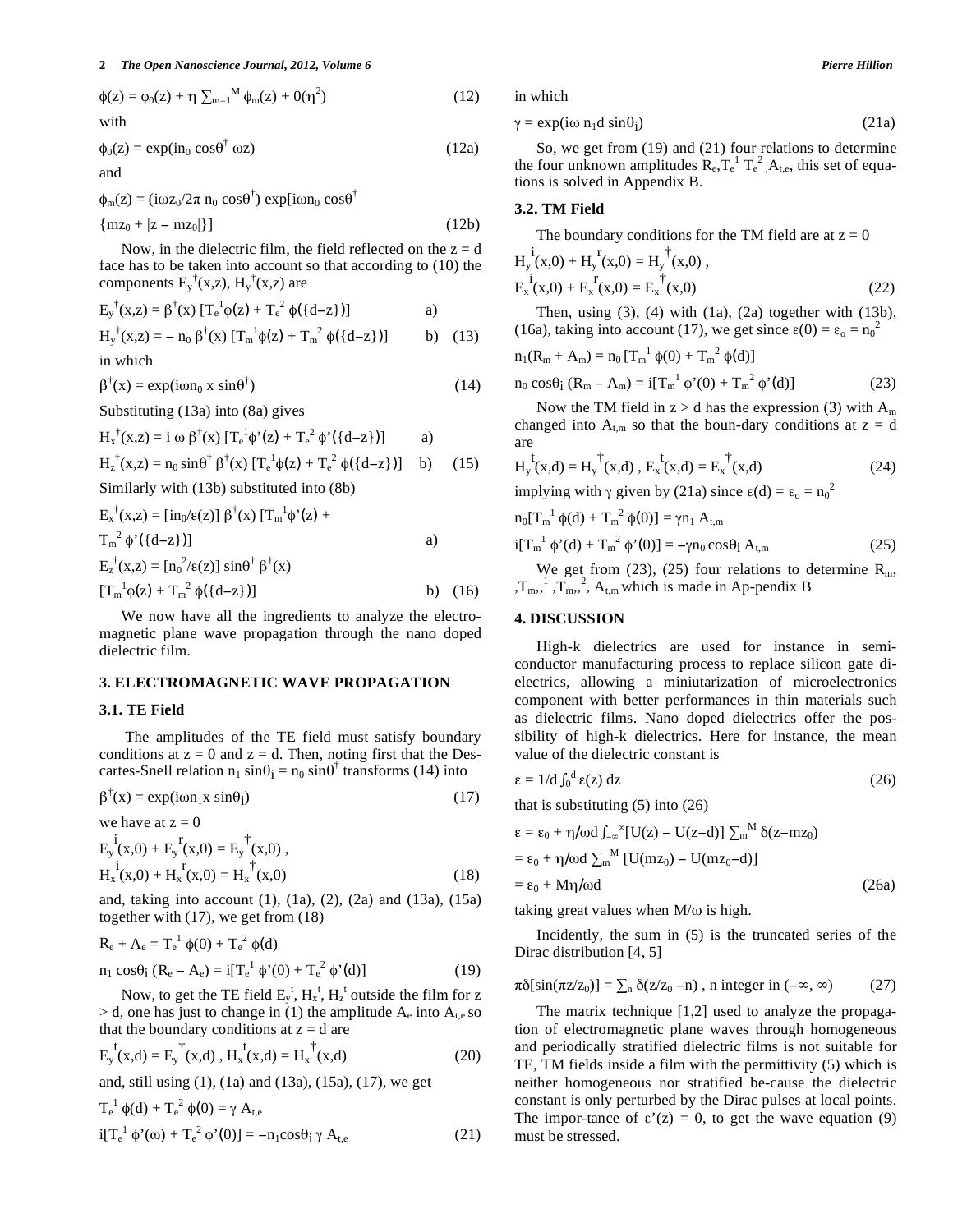We have obtained in Appendix A an  $0(\eta^2)$  approximation of TE, TM fields in which the Green's function of the 1D-Helmholtz equation intervenes rather naturally. The object of this approximation was only to get a perception of the TE, TM behaviour, but it is clear that an important numerical analysis has to be performed when  $\eta$  is not very small.

Finally, it has ben assumed that 1D-nano doping may be described by a sequence of delta Dirac pulses, the nano dots being assimilated to points. This postulat could be generalized to 2D and 3D nano doping from the relations [5]

$$
\delta(r) / \pi r = \delta(x) \delta(y) r = (x^2 + y^2)^{1/2}
$$
  
 
$$
\delta(r) / 2\pi r^2 = \delta(x) \delta(y) \delta(z) r = (x^2 + y^2 + z^2)^{1/2}
$$
 (28)

The following generalization of (5) could be used to describe nanodoped photonic crystals made of multilayer films [6]

$$
\varepsilon_j(z) = \varepsilon_0 + z_0 \Sigma_{m=1}^M \eta_j \, \delta(z - m z_0) , j = 1, 2... \tilde{l}
$$
 (29)

in which j is the number of layers.

#### **5. MAGNETIC NANO COMPOSITE FILMS**

Magnetic nano composite films are used specially to enhance the film coercivity [7-11]. that is their resistance to becoming demagnetized. The non existence of magnetic monopoles prevents to imagine the doping of these films as made of nano dots and, we have instead to consider magnetic hollow nano spheres [12-17]. Then, the permeability  $\mu(z)$  in  $0 \le z \le d$  may be represented by the expansion

$$
\mu(z) = \mu_0 + \sum_{m=1}^{M} \nu(mz_0) \delta(z - mz_0)
$$
 (30)

 $mz_0$  is the center of a hollow nano sphere and  $v(mz_0)$  depends on its nature and on its radius [14, 15]. This permittivity satisfies also the condittion  $\mu'(z) = 0$ .

Proceeding as in (26a), we get from (30) for the mean value permittivity  $\mu$  of this magnetic nano composite film giving the possibility to check its coercivity performance.

$$
\mu = \mu_0 + 1/\omega d \sum_{m}^{M} v(mz_0)
$$
 (30a)

Then, using (30) and assuming  $\varepsilon = 1$ , it is easily checked that the equations (8a,b) for TE,TM fields transform into

$$
\partial_z E_y^{\dagger} = -i\omega \mu(z)H_x^{\dagger}, \partial_x E_y^{\dagger} = i\omega \mu(z) H_z^{\dagger},
$$
  
\n
$$
\partial_z H_x^{\dagger} - \partial_x H_z^{\dagger} + i\omega E_y^{\dagger} = 0
$$
\n(31a)  
\n
$$
\partial_z H_y^{\dagger} = i\omega E_x^{\dagger}, \partial_x H_y^{\dagger} = -i\omega E_z^{\dagger},
$$
  
\n
$$
\partial_z E_x^{\dagger} - \partial_x E_z^{\dagger} - i\omega \mu(z) H_y^{\dagger} = 0
$$
\n(31b)

so that since  $\mu'(z) = 0$ , the components  $E_y^{\dagger}$ ,  $H_y^{\dagger}$  are still solutions of the wave equation (9) in which now  $n^2(z) = \mu(z)$ and they take the form (13) with  $\phi(z)$  satisfying the differential equation (12). Substituting (13) into (31a,b) gives the other two components of the TE, TM fields with according to (31a)

$$
H_x^{\dagger}(x,z) = [i/\mu(z)] \beta^{\dagger}(x) [T_e^{\dagger} \phi'(z) + T_e^2 \phi'( {d-z} )] \text{ a}
$$
  
\n
$$
H_z^{\dagger}(x,z) = [n_0/\mu(z)] \sin\theta^{\dagger} \beta^{\dagger}(x)
$$
  
\n
$$
[T_e^{\dagger} \phi(z) + T_e^2 \phi({{d-z}})] \text{ b}
$$
 (32)

and from (31b)

$$
E_x^{\dagger}(x,z) = in_0 \beta^{\dagger}(x) [T_m^{\{1\}} \phi'(z) + T_m^{\{2\}} \phi'(\{d-z\})]
$$

$$
E_z^{\dagger}(x,z) = n_0^2 \sin\theta^{\dagger} \beta^{\dagger}(x) \left[T_m^{\dagger} \phi(z) + T_m^{\dagger} \phi(\{d-z\})\right] \quad b) \tag{33}
$$

From there, we may proceed as in Sec.3, using the boundary conditions at  $z = 0$  and  $z = d$  to get four equations to determine the four unknown amplitudes.

As previously stated,  $\phi(z)$  is solution of Eq.(11) with  $n^2(z) = \mu(z)$ . Let  $v = \text{Max}_{m}v(\text{m}z_0)$  then assuming  $v \ll 1$  and consequently  $v(mz_0) \ll 1$  we have to the  $0(v^2)$  order

$$
\phi(z) = \phi_0(z) + v \sum_{m=1}^{M} \phi_m(z) + O(v^2)
$$
\n(34)

with  $\phi_0(z)$ ,  $\phi_m(z)$  given by (12a,b).

This analysis of magnetic nano composite films reposes on magnetic hollow nano sphere whose existence requires further works.

## **APPENDIX A**

We discuss here the solutions of Eq.(11) rewritten for convenience

$$
\partial_z^2 \phi(z) + \omega^2 \left[ n^2(z) - n_0^2 \sin^2 \theta^\dagger \right] \phi(z) = 0 \tag{A.1}
$$

in which, according to (5) :

$$
n^{2}(z) = n_{0}^{2} + \eta z_{0} \Sigma_{m=1}^{M} \delta(z - mz_{0}), Mz_{0} \le d \qquad (A.2)
$$

We start this analysis with the simple refractive index

$$
n^{2}(z) = n_{0}^{2} + \eta z_{0} \, \delta(\omega z - m\omega z_{0})
$$
 (A.3)

so that the equation (A.1) becomes

$$
\phi''(z) + \omega^2 n_0^2 \cos^2 \theta^\dagger \phi(\omega z) = -\omega^2 \eta z_0 \, \delta(z - m z_0) \phi(z) \qquad (A.4)
$$

We assume  $\eta \ll 1$  very small and we look for the solutions of (A.4) to the  $0(\eta^2)$  order in the

the form

φ

$$
\phi(z) = \phi_0(z) + \eta \phi_m(z) + 0(\eta^2)
$$
\nSubstituting (A.5) into (A.4) gives

$$
\phi_0" (z) + \omega^2 n_0^2 \cos^2 \theta^\dagger \phi_0(z) + \eta \left[ \phi_m" (z) + \omega^2 n_0^2 \right]
$$
  
\n
$$
\cos^2 \theta^\dagger \phi_m(z) = -\omega^2 \eta z_0 \delta(z - m z_0) \phi_0(z)
$$
 (A.6)

supplying the two equations

$$
_{0}
$$
''(z) + $\omega^{2}$  n<sub>0</sub><sup>2</sup> cos<sup>2</sup>θ<sup>†</sup> φ<sub>0</sub>(z) = 0 a)

$$
\phi_{m}^{\, \prime\, \prime}(z) + \omega^2 n_0^{\, 2} \cos^2 \theta^{\dagger} \phi_m(z) = - \omega^2 z_0 \, \delta(z - m z_0) \phi_0(z) \, b) \, (A.7)
$$

Taking as solution of (A.7a)

$$
\phi_0(z) = \exp(i n_0 \cos \theta^\dagger \omega z) \tag{A.8}
$$

the equation (A.7b) becomes

$$
\begin{array}{l} \varphi_{m}^{\phantom{m} \prime \prime}(z)+\omega^2 n_0^{\phantom{0} 2}\cos^2\!\theta^\dagger\,\varphi_{m}(z)=-\omega^2\,\,z_0\,\exp(in_0\,\cos\!\theta^\dagger \omega z)\,\,\delta(z-\!m z_0)=-\omega^2\,\,z_0\,\exp(in_0\,\cos\!\theta^\dagger \omega m z_0)\,\,\delta(z-\!m z_0)\ \ \, (A.9) \end{array}
$$

which is in fact the equation satisfied by the Green's function of the 1D-Helmholtz equation and this equation has the solution [3] for the infinite domain

$$
\phi_{m}(z) = (i\omega z_{0}/2\pi n_{0} \cos \theta^{\dagger}) \exp
$$
  
\n
$$
[i\omega n_{0} \cos \theta^{\dagger} \{mz_{0} + |z - mz_{0}| \}]
$$
\n(A.10)

Now, with the refractive index (A.2), the equation (A.1) becomes

$$
\phi^{\prime\prime}(z) + \omega^2 n_0^2 \cos^2 \theta^\dagger \phi(z)
$$
  
= -\omega^2 \eta z\_0 \Sigma\_{m=1}^M \delta(z - m z\_0) \phi(z) \qquad (A.11)